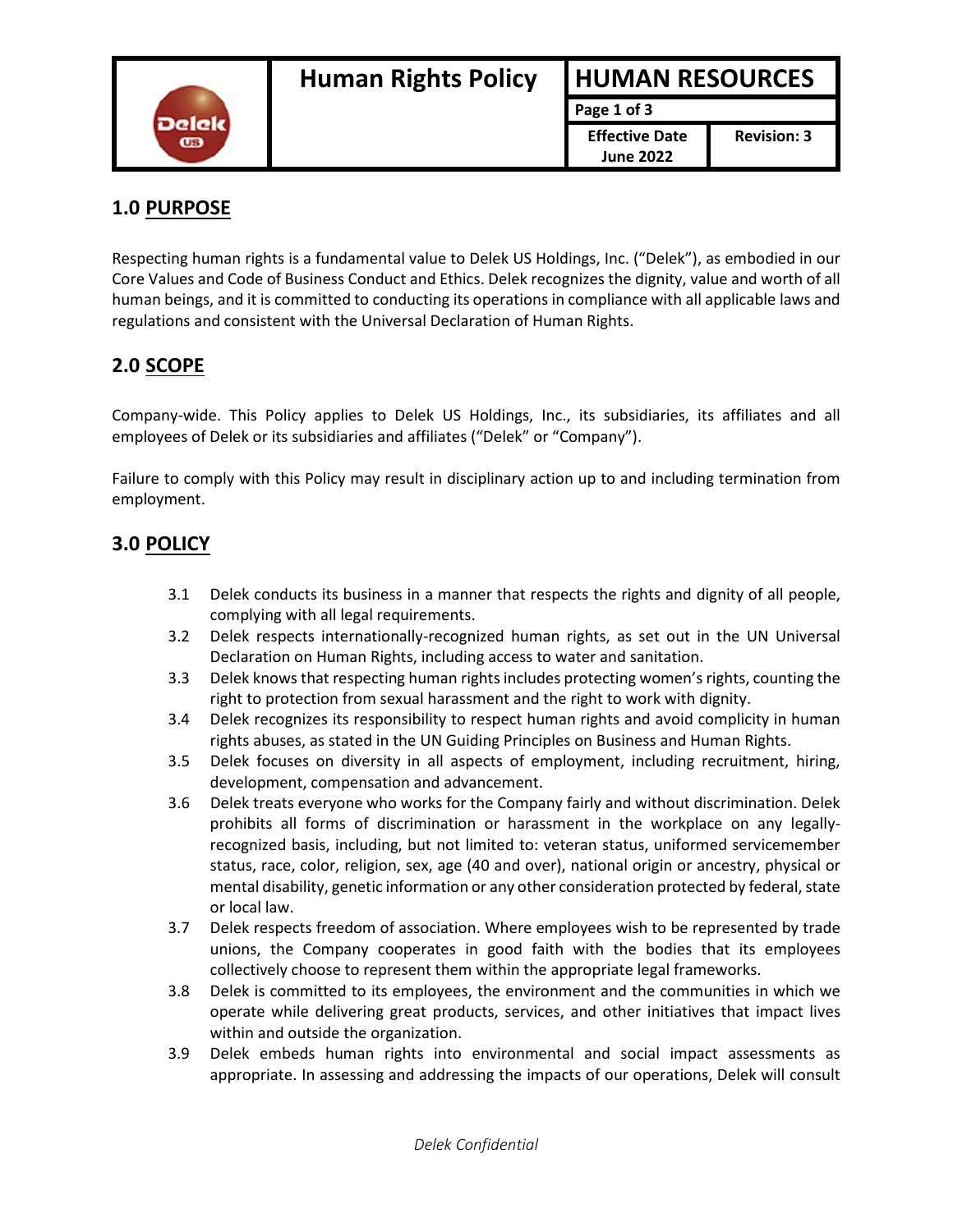

**Page 2 of 3**

**Effective Date June 2022**

and seek the informed consent of those who may be affected, including indigenous peoples, where this is possible and appropriate, while meeting applicable legal requirements.

- 3.10 Delek will strive to promote the socio-economic development of indigenous peoples who live in proximity to where we conduct business. This includes respecting their property ownership rights and avoiding involuntary resettlements.
- 3.11 Delek seeks to make contractual commitments with suppliers that encourage the principles contained in this Policy.
- 3.12 Delek provides training and communications to employees on the Code of Business Conduct and Ethics and company policies, including this Policy.
- 3.13 In instances where there is a conflict between a legal requirement and this Policy, Delek always applies the most stringent standard, as stipulated in the UN Guiding Principles on Business and Human Rights, without violating domestic law.
- 3.14 Delek will report annually to stakeholders on the implementation of this Policy.

## **4.0 RESPONSIBILITIES & AUTHORITY**

- 4.1 All Delek employees are responsible for compliance with this Policy.
- 4.2 Potential or actual violations of this Policy should be reported without a fear of retaliation to any of the following resources:
	- Management;
	- Human Resources;
	- Internal Audit;
	- Legal Department; or
	- The Compliance and Ethics Hotline, available 24/7, through which reports may be made anonymously [online](https://delekus.ethicspoint.com/) or by phone at 800-867-9267.

# **5.0 RELATED POLICIES**

- 5.1 [Code of Business Conduct and Ethics](https://delekus.sharepoint.com/sites/IMS/CIMS/7.2.1%20DK%20Code%20of%20Business%20Conduct%20and%20Ethics.pdf)
- 5.2 [Employee Handbook](https://delekus.sharepoint.com/sites/IMS/HRMS/Delek%20Employee%20Handbook%20(March%202019).pdf)

### **6.0 DOCUMENT INFORMATION**

| <b>Revision</b> | <b>Content Owner</b>                             | <b>Executive Sponsor</b>                      | <b>Executive Review</b><br><b>Committee Approval Date</b> | <b>Policy Effective Date</b> |
|-----------------|--------------------------------------------------|-----------------------------------------------|-----------------------------------------------------------|------------------------------|
| 3               | Director, Ethics &<br>Compliance                 | EVP & Chief Human<br><b>Resources Officer</b> | June 6, 2022                                              | June 6, 2022                 |
|                 | Sr. Director,<br>Diversity &<br><b>Inclusion</b> | EVP & Chief Human<br><b>Resources Officer</b> | $N/A -$<br>Updated<br>Content                             | February<br>2021             |